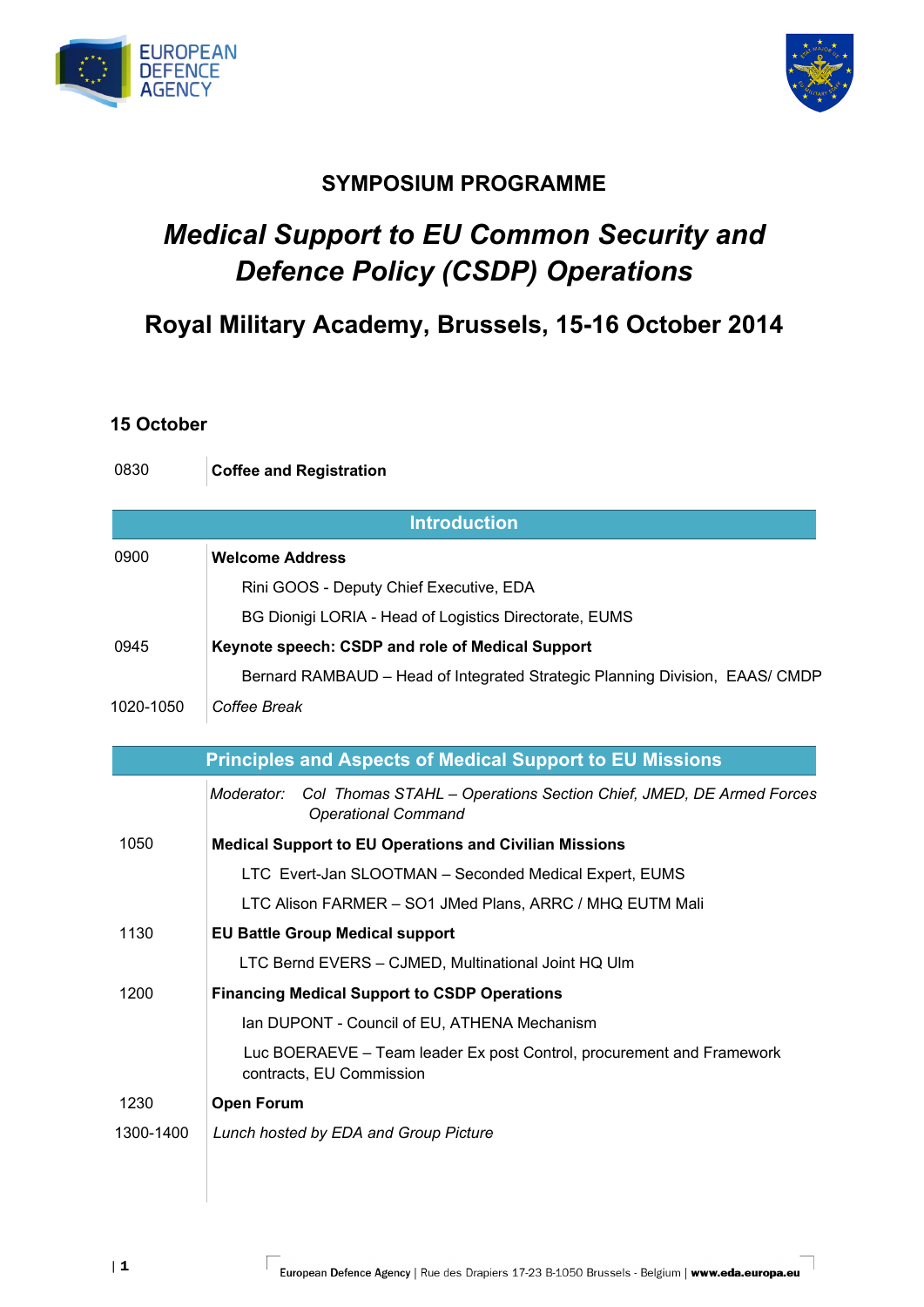



| <b>Multinational Medical Support/ Civil and Military Mutual Support</b> |                                                                                |  |
|-------------------------------------------------------------------------|--------------------------------------------------------------------------------|--|
|                                                                         | Moderator: Col. Petr Kral - Head Medical Services, CZ Military Medicine Agency |  |
| 1400-1415                                                               | <b>Balkan Medical Task Force</b>                                               |  |
|                                                                         | Col. Nikola ZEC - Task-leader Balkan Medical TF, RS Military Medical Academy   |  |
| 1415-1430                                                               | <b>BENELUX regional cooperation for Medical Support</b>                        |  |
|                                                                         | LTC Léon JANS - Policy Advisor, NL Office of the Surgeon General               |  |
| 1430-1445                                                               | <b>Czech Republic Multinational Model for BG Medical Support</b>               |  |
|                                                                         | Col. Petr KRAL - Head Medical Services Dep., CZ Military Medicine Agency       |  |
| 1445-1500                                                               | <b>Spanish Medical Emergency Response System</b>                               |  |
|                                                                         | LTC José BRIZ MANZANARES - ES Emergency Military Unit                          |  |
| 1500-1530                                                               | <b>Open Forum</b>                                                              |  |
|                                                                         |                                                                                |  |
| 1530-1600                                                               | Coffee Break                                                                   |  |
|                                                                         |                                                                                |  |
| <b>Medical Capability building</b>                                      |                                                                                |  |
|                                                                         | Moderator: Col SOULIER Ruud - Chief Logistics Policy Branch, EUMS (p.c.)       |  |
| 1600-1630                                                               | <b>EDA Pooling and Sharing in Medical Support</b>                              |  |
|                                                                         | Col. Giuseppe AZZENA - EDA Project Officer Medical                             |  |
| 1630-1700                                                               | <b>EU contracted Medical Support for Military Operations</b>                   |  |

Major Bastian BAIL - Seconded Medical Expert, EUMS

1700-1730 **Open Forum / Closing Remarks for the day** 

Carmen PARRILLA – Project Officer Operation Support, EDA